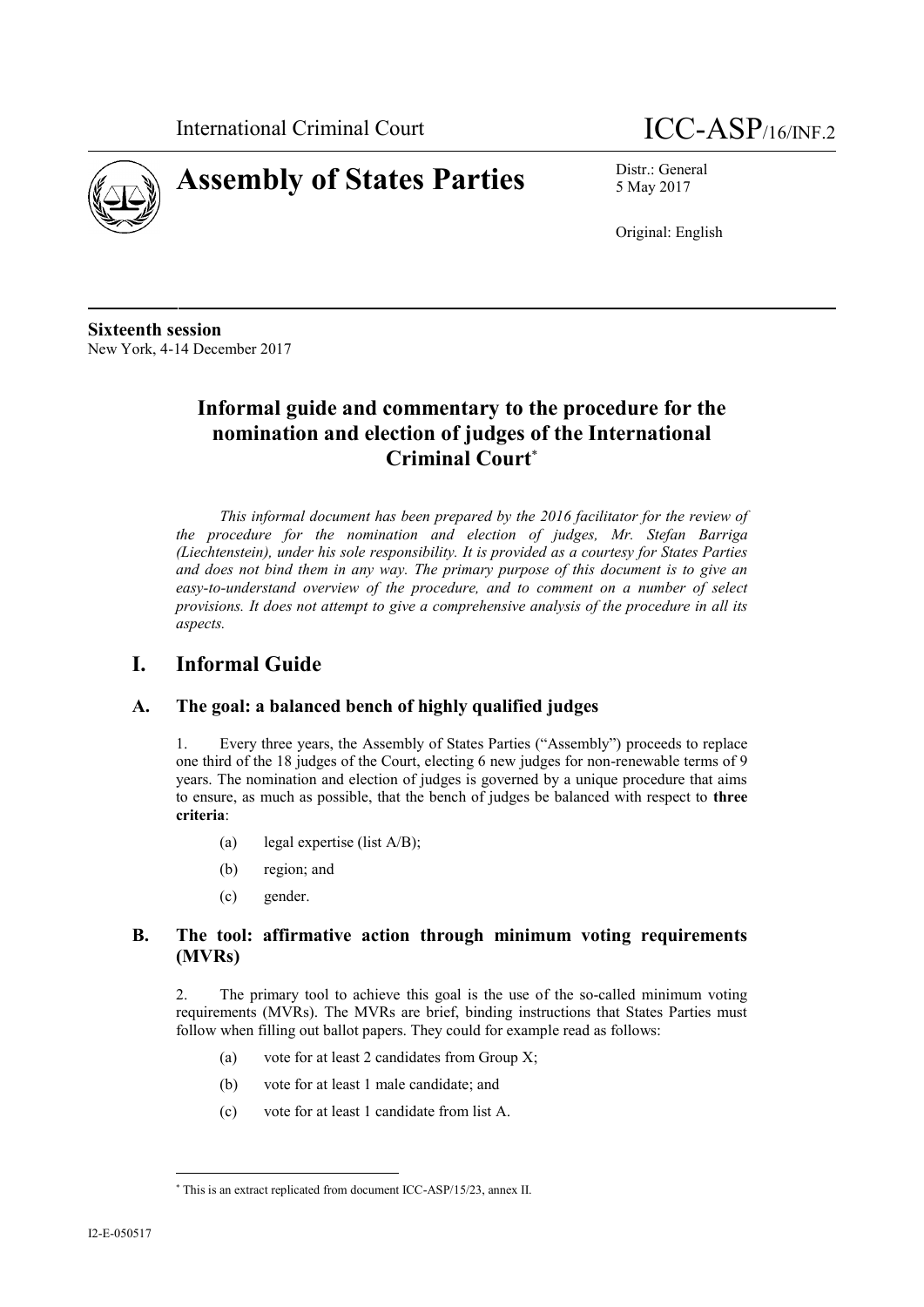3. The MVRs make it more likely that candidates that fulfill underrepresented criteria are elected, but – different from outcome quotas – they do not guarantee such an outcome. This is because the MVRs channel some of the votes to certain underrepresented criteria, but that in itself does not guarantee that any particular candidate receives the required twothirds majority.

4. This is in keeping with the negotiation history of the MVRs, which were proposed as a compromise between those delegations that preferred fixed quotas (especially for regions, as is the case in many other elections) and those that preferred unrestricted elections.

#### **C. The flipside: no clean slate**

5. The MVRs have built-in rules that generally make sure that States Parties, when instructed to vote for candidates from a certain region or gender, are not forced to vote for a specific candidate. For example, the instruction "vote for at least 1 candidate from region X" only applies if there are at least 2 candidates from that region. In other words, underrepresented regions only benefit from affirmative action if they provide a real choice by nominating a certain minimum number of candidates. The same principle applies to any underrepresented gender.

#### **D. The special one: even stricter rules for list A/B criterion**

6. As mentioned above, the MVR system also applies to the two types of **legal expertise** that should be represented on the bench (list A: criminal law; list B: international law). The MVRs make it more likely that a sufficient number of candidates belonging to any underrepresented list be elected – but it does not guarantee so. This could lead to problematic results, since article 36(5) of the Rome Statute requires that at least 9 judges shall be elected from list A, and at least 5 from list B. Therefore, the procedure contains an "emergency brake" that guarantees that any election is not tilted too far toward either list A or list B. No such minimum quotas are proscribed in the Rome Statute for region and gender, making the list A/B criterion stand out.

## **E. The catch: MVRs for region and gender only during the first four rounds**

7. The MVRs for region and gender apply only during the first four rounds. This number is not derived from any particular mathematical logic, but is simply a compromise that was struck to accommodate those delegations that preferred a less restricted election procedure. The MVRs for list A/B, however, are not limited to the first four rounds. They apply until the requirement of article 36(5) is fulfilled.

#### **F. The fast track: judicial vacancies**

8. The rules also determine how to proceed in case a **judicial vacancy** arises. This procedure is designed to be faster: Generally within about five months, a special election is organized to help the Court cope with the unexpected vacancy. The MVR system fully applies to such elections, with even stricter requirements: only candidates that fulfill underrepresented criteria, if any, may appear on the ballot paper. This may seem restrictive at first sight, but was also a compromise considering the practice in some other international bodies (which is often to keep the position with the same country that lost "its" member). Should the vacancy occur at a time when regular elections are being prepared, then the vacancy election can be held at the same Assembly session, thus benefitting from the existing pool of candidates running for election.

#### **G. The problem: it's complicated (primarily for the President)**

9. The main drawback of the MRV system is that it can be complicated. The MVRs need to be **calculated** at various stages of the procedure: at the opening of the nomination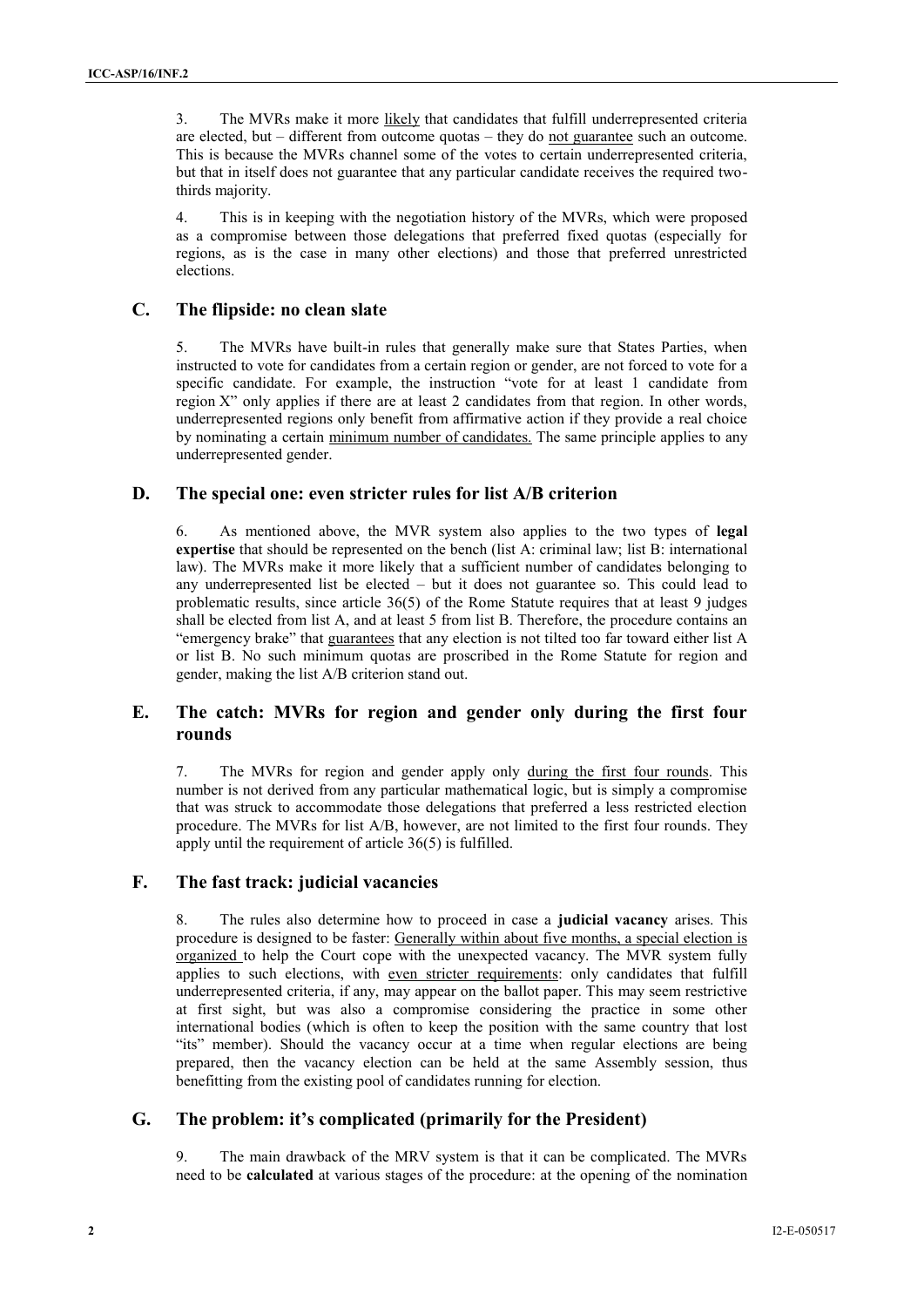period (to alert States Parties to underrepresented criteria, thus encouraging them to nominate candidates accordingly), at the end of the nomination period (in order to decide whether the period should be extended to encourage further nominations), and before each round of balloting (in order to print instructions for States Parties on the ballot papers). This calculation can be complex, given that the relevant rules are formulated in very generic terms and address a number of hypothetical scenarios. To make this determination is the responsibility of the President of the Assembly, with the assistance of the Secretariat.

#### **H. The solution (primarily for States Parties): follow instructions**

10. While the MVR system is somewhat complicated, this primarily poses a challenge for the President of the Assembly (supported by the Secretariat), as she or he is in charge of calculating the MVRs.

11. States Parties, in turn, mainly have the responsibility of following the instructions on the ballot paper itself. These instructions are not nearly as complicated as the rules themselves; in fact, they are typically rather **straightforward** (see the example above).

12. Ballot papers that do not follow all the instructions will be declared **invalid**. This is why the President of the Assembly, during each round of balloting, gives enough time to delegations to check if they cast their vote accurately.

## **I. The frustration: the duration**

13. Elections of judges have in the past often required **many rounds of balloting**. The main reason for this is the fact that candidates must reach a two-thirds majority to be elected. This can be a very high threshold to reach in a field of multiple candidates. This requirement stems directly from the Rome Statute (article 36(6)) and could only be changed through an amendment to the Statute (to be ratified by at least seven eighths of States Parties), which could in itself be an extremely lengthy process.

14. The MVRs actually speed up the process to some extent, since they channel votes to certain groups of candidates – but they generally only apply during the first four rounds. After the fourth round,<sup>1</sup> a cut-off mechanism kicks in: The candidate having received the lowest number of votes is automatically removed from the subsequent ballot.

 $1$  Exceptions may apply, see the Commentary to OP 23.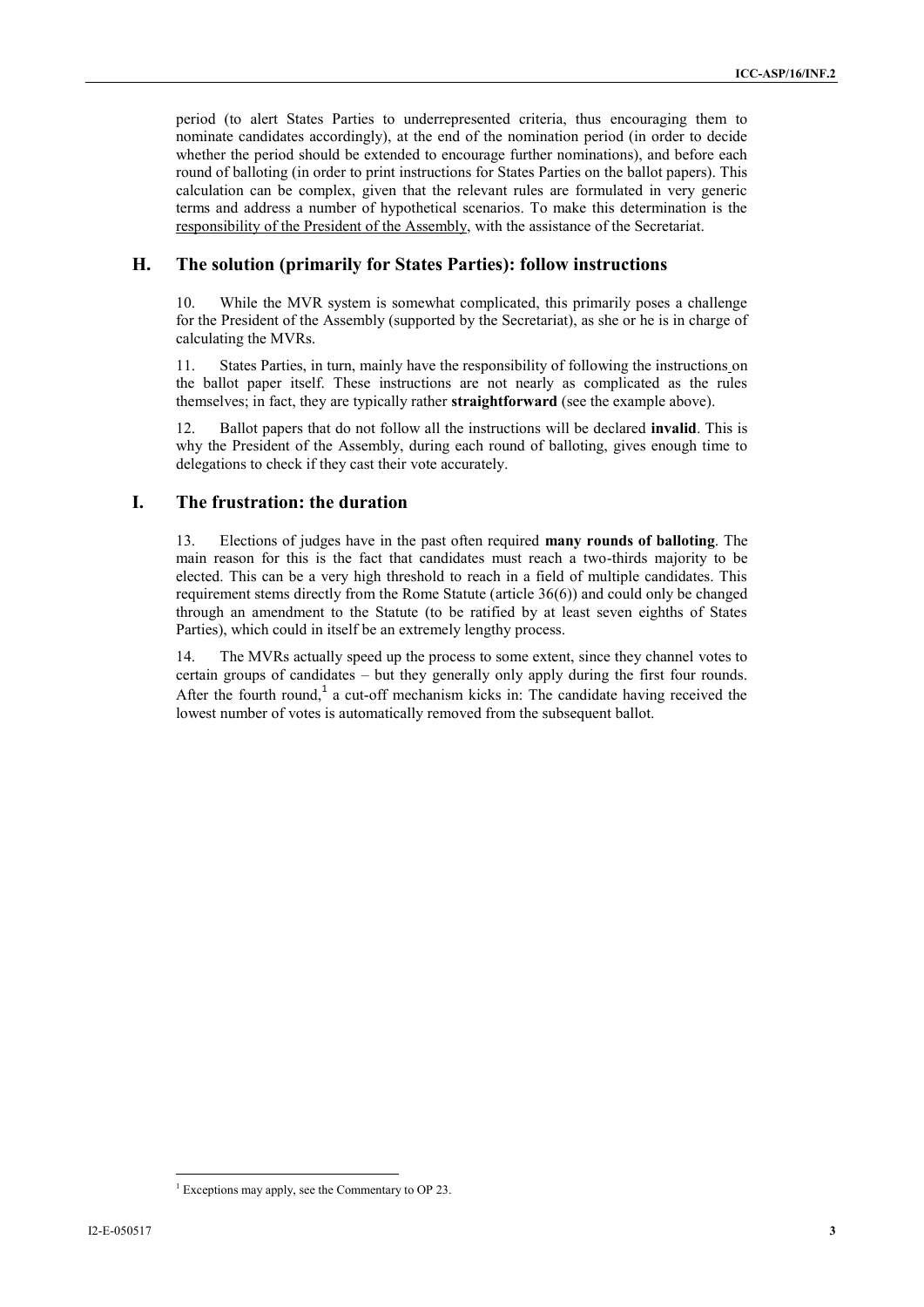# **II. Commentary**

Reprinted below is the relevant excerpt of the resolution governing the nomination and election of judges, with *comments in italics* under specific paragraphs that could benefit from further explanation.

## **Procedure for the nomination and election of judges, the Prosecutor and Deputy Prosecutors of the International Criminal Court (ICC-ASP/3/Res.6)**<sup>2</sup>

*The Assembly of States Parties,*

*Bearing in mind* the provisions of the Rome Statute of the International Criminal Court,

*Mindful* of the Rules of Procedure of the Assembly of States Parties,

*Convinced* of the need to fully implement the provisions of article 36 of the Rome Statute,

*Noting* that in its resolution ICC-ASP/1/Res.3 the Assembly of States Parties agreed that it would review the procedure for the election of judges on the occasion of future elections with a view to making any improvements as may be necessary,

*Approves* the following procedure for the nomination and election of judges of the International Criminal Court, replacing resolution ICC-ASP/1/Res.3 and parts A, B and C of resolution ICC-ASP/1/Res.2:

#### **A. Nomination of candidates for judges**

1.<sup>3</sup> The Secretariat of the Assembly of States Parties shall circulate through the diplomatic channel the invitations for nominations of judges of the International Criminal Court. The communication shall reproduce paragraph 6 of this resolution and remind Governments of the importance of elected judges who have made their solemn undertaking being available to take up their full-time service when the Court's workload so requires.

2. The invitations for nominations of judges will include the text of article 36, paragraphs 3, 4 and 8, of the Statute, the present resolution as well as specific information regarding the application of all minimum voting requirements in the elections.

3.<sup>4</sup> The nomination period shall open 32 weeks before the elections and shall last 12 weeks.

4. Nominations submitted before or after the nomination period shall not be considered.

5. States Parties to the Statute shall communicate nominations for the election of judges of the International Criminal Court through the diplomatic channel to the Secretariat of the Assembly of States Parties.

 $6<sup>5</sup>$  Every nomination should be accompanied by a statement:

(a) Specifying in the necessary detail how the candidate fulfils each of the requirements in article 36, paragraph  $3(a)$ , (b) and (c), of the Statute, in accordance with article 36, paragraph 4(a), of the Statute;

Indicating whether the candidate is being nominated for inclusion in list A or list B for the purposes of article 36, paragraph 5, of the Statute;

<sup>&</sup>lt;sup>2</sup> The preamble and sections A, B and C, as well as the annexes, replicate the text of resolution ICC-ASP/3/Res.6. Sections D, E, F and G replicate the text of resolution ICC-ASP/1/Res.2. The amendments are reflected via footnotes.

<sup>3</sup> As amended by resolution ICC-ASP/14/Res.4, annex II.

<sup>4</sup> As amended by resolution ICC-ASP/12/Res.8, annex II. <sup>5</sup> As amended by resolution ICC-ASP/14/Res.4, annex II.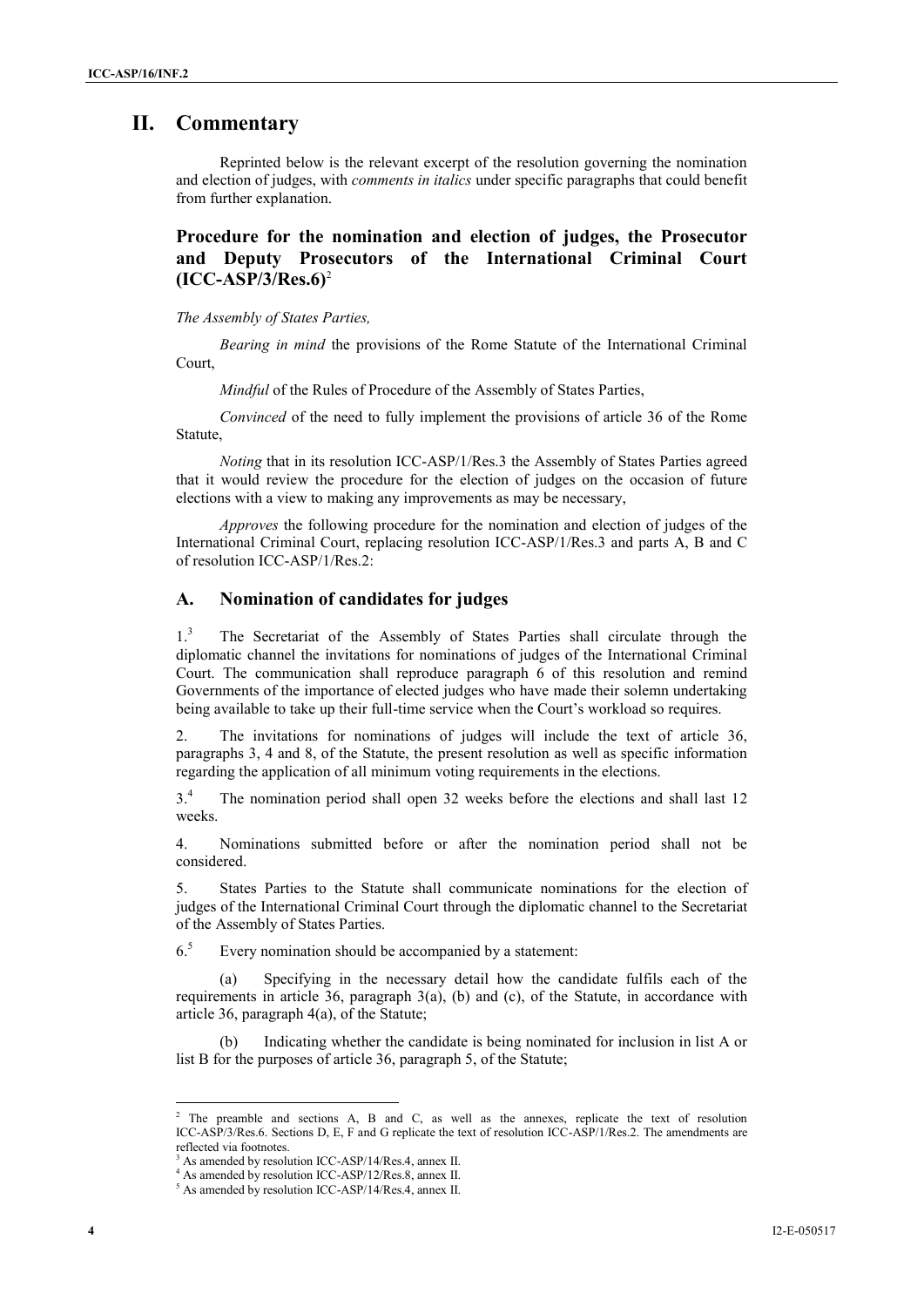(c) Containing information relating to article 36, paragraph 8(a)(i) to (iii), of the Statute;

(d) Indicating whether the candidate has any expertise under article 36, paragraph 8(b), of the Statute;

(e) Indicating under which nationality the candidate is being nominated for the purposes of article 36, paragraph 7, of the Statute, where a candidate is a national of two or more States;

(f) Indicating the commitment of the candidate to be available to take up fulltime service when the Court's workload so requires.

7. States that have started the process of ratification, acceptance or approval of or accession to the Statute may nominate candidates for the elections of judges of the International Criminal Court. Such nominations shall remain provisional and shall not be included in the list of candidates unless the State concerned has deposited its instrument of ratification, acceptance, approval or accession with the Secretary-General of the United Nations before the end of the nomination period and provided that that State is a party to the Statute in accordance with article 126, paragraph 2, of the Statute on the date of the election.

8. The Secretariat of the Assembly of States Parties shall place the nominations of candidates for judges, the accompanying statements referred to in article 36 of the Statute and other supporting documentation on the Internet web site of the International Criminal Court, in any of the official languages of the Court, as soon as possible after receiving them.

9. The Secretariat of the Assembly of States Parties shall prepare a list in English alphabetical order of all persons thus nominated, with accompanying documents, and shall circulate it through the diplomatic channel.

10. Six weeks after the opening of the nomination period, the President of the Assembly of States Parties shall inform all States Parties through diplomatic channels and through specific information on the web site of the International Criminal Court on the number of candidates nominated with respect to each minimum voting requirement.

11. The President of the Assembly of States Parties shall extend the nomination period for two weeks, but no more than three times, if at the end of the nomination period any regional or gender minimum voting requirement<sup>6</sup> is not matched with at least twice the number of candidates fulfilling that requirement.

12. The President of the Assembly of States Parties shall extend the nomination period for two weeks at a time, if at the end of the nomination period the number of candidates remains less than the number of seats, or the number of candidates from list A or B remains less than the respective minimum voting requirement.

#### **B. Election of judges**

13. The Bureau of the Assembly of States Parties shall fix the date of the election.

14. The Secretariat of the Assembly of States Parties shall prepare, in accordance with article 36, paragraph 5, of the Statute, two lists of candidates in English alphabetical order.

15. The election of judges shall be a matter of substance, and subject to the requirements of article 112, paragraph 7(a), of the Statute.

16. The persons elected to the Court shall be the 6 candidates who obtain the highest number of votes and a two-thirds majority of States Parties present and voting, provided that an absolute majority of the States Parties constitutes the quorum for voting.

17. When two or more candidates of the same nationality obtain the required majority, the candidate who receives the higher number of votes shall be considered elected.

 $6$  To be calculated in accordance with paragraph 20(b), second sentence, and paragraph 20(c), second sentence, only.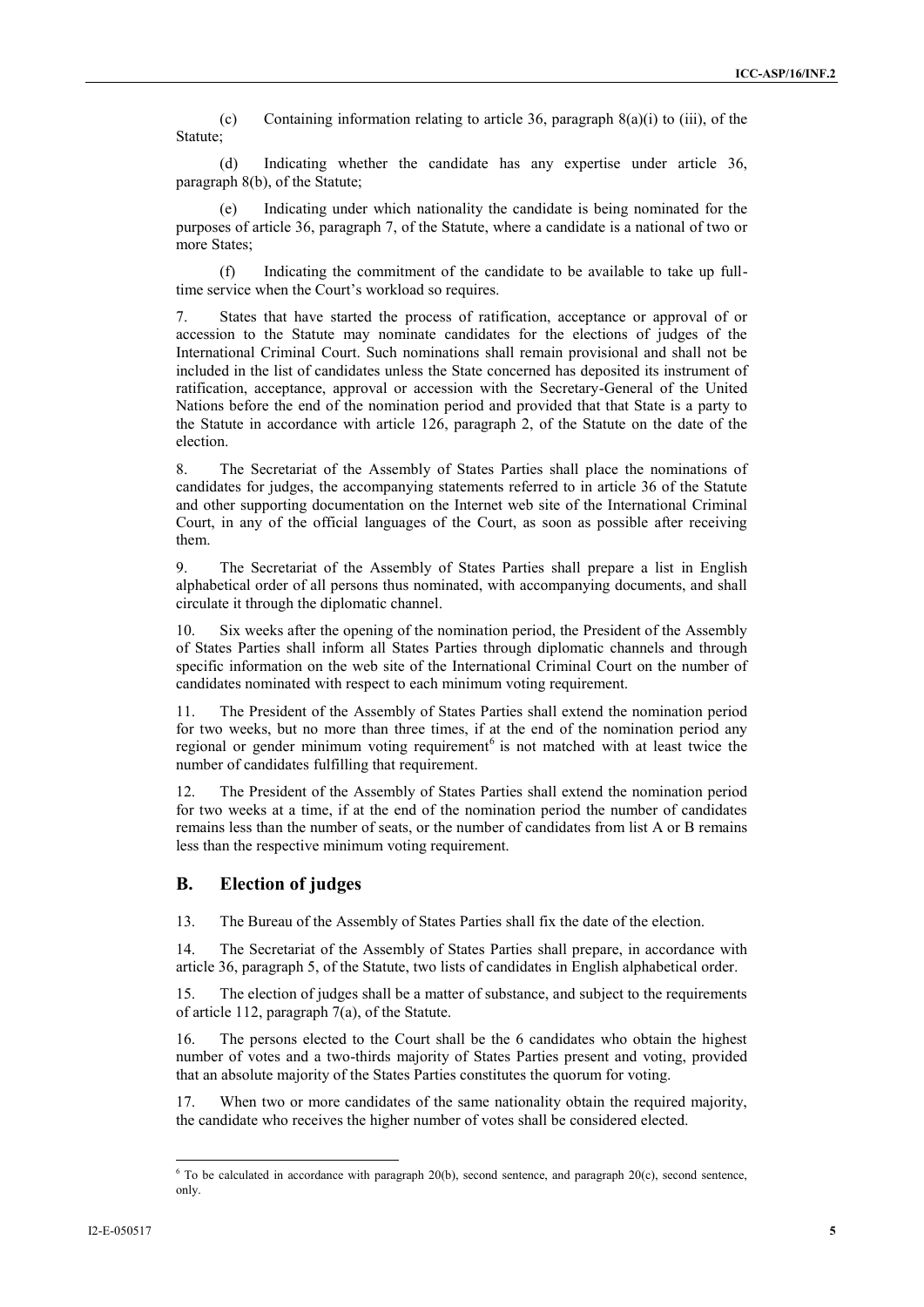18. No more than 13 candidates from list A and no more than 9 candidates from list B shall be considered elected, taking into account the number of judges remaining in office.

*OP18: According to article 36(5) of the Rome Statute, at least 9 judges from list A, and at least 5 judges from list B shall be elected at the first elections (held in 2003), and the "equivalent proportion" shall be kept afterwards – meaning that the number of A-list judges must not drop below 9, and the number of B-list judges must not drop below 5. There is in fact not just one single permissible proportion: These minimum numbers only add up to 14, but there are 18 judges in total. The following proportions of list A to list B judges would therefore be permissible: 13:5; 12:6; 11:7; 10:8; 9:9. The rule in OP 23 ensures that the election result remains within this range.*

19. States Parties shall, in the election of judges, take into account the need for the representation of the principal legal systems of the world, equitable geographical representation and a fair representation of female and male judges. They shall take into account the need to include judges with legal expertise on specific issues, including, but not limited to, violence against women and children.

20. During any given ballot, each State Party shall vote for no more candidates than seats to be filled, whereby it shall observe the minimum voting requirements regarding lists A and B, regional groups and gender. At the outset of each ballot, each minimum voting requirement shall be determined or discontinued in accordance with paragraphs 21 and 22.

#### *OP20(chapeau): This paragraph contains the general rule according to which States Parties must observe the MVRs while voting.*

(a) Each State Party shall vote for a minimum number of candidates from lists A and B. For list A, this number shall be 9 minus the number of judges from list A remaining in office or elected in previous ballots. For list B, this number shall be 5 minus the number of judges from list B remaining in office or elected in previous ballots.

*OP20(a): This paragraph sets out how to calculate the list A/B MVRs. The rule is based on the logic of article 36(5) of the Rome Statute, which requires that at least 9 judges must be elected from list A, and at least 5 judges from list B.*

*An example: At the time of the first round of elections, 12 judges remain in office, and 6 judges are to be elected (for a total of 18). If among the 12 remaining judges 6 belong to list A, and 6 belong to list B, then the MVR for the first round of elections is calculated as follows: For list A: 9 minus 6 = 3. For list B: 5 minus 6 = -1. Accordingly, States Parties must vote for at least 3 judges from list A in the first round, and there is no requirement to vote for list B judges (there are no "negative" MVRs). Or in other words: If we have only 6 list A judges remaining on the bench, and the Rome Statute says we need at least 9, then States Parties must vote for at least 3 during the elections.*

(b) Each Party shall vote for a minimum number of candidates from each regional group. This number shall be 2 minus the number of judges from that regional group remaining in office or elected in previous ballots.

If the number of States Parties of any given regional group is higher than 16 at that moment, the minimum voting requirement for that group shall be adjusted by adding 1.

If the number of candidates from a regional group is not at least double the respective minimum voting requirement, the minimum voting requirement shall be half the number of candidates from that regional group (rounded up to the nearest whole number where applicable). If there is only one candidate from a regional group, there shall be no minimum voting requirement for that group.

*OP20(b) sets out how to calculate the regional MVRs. The regional MVRs are designed to make it more likely that each regional group has at least 3 judges on the bench (though such an outcome is not guaranteed due to the nature of the MVRs, which are not outcome quotas). The number 3 is the starting point for the calculation (this follows from the first and second paragraph, which were drafted at a time when some groups did not yet have more than 16 States Parties). When calculating the MVRs for a certain regional group for the first round of elections, the number 3 must be reduced by the number judges from that group remaining in office. In subsequent rounds, that number may have to be further reduced by the number of candidates from that region already elected.*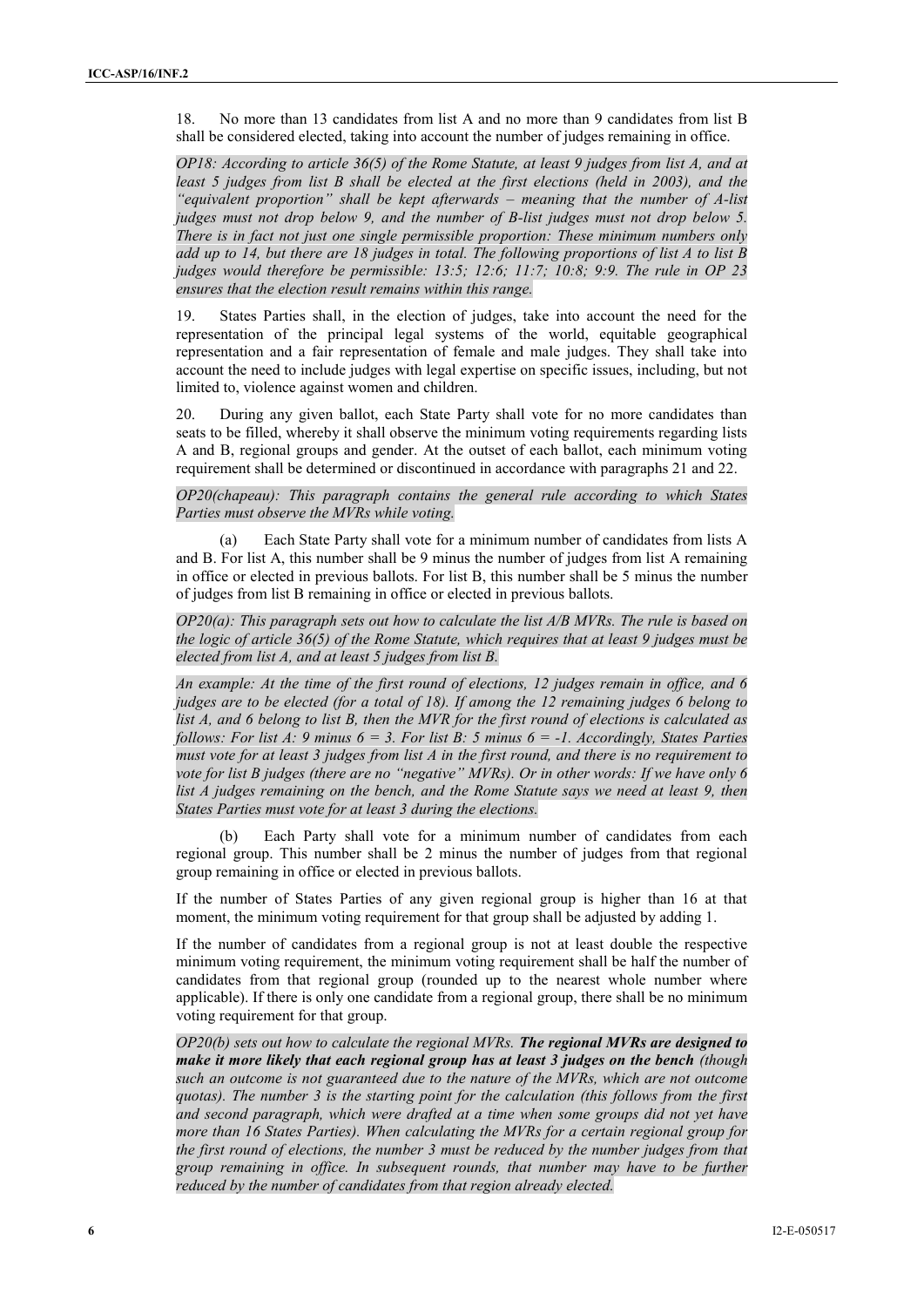*An example: A regional group has a total of 3 judges on the bench of the ICC, of which 2 are outgoing at the upcoming election, and one is remaining. The MVR for the first round of elections is thus 3 minus*  $1 = 2$ *. If one of the region's candidates is elected during the first round, then the MVR for the second round is reduced to 1.*

*There is, however, one more important twist to this calculation. Regional groups only get to enjoy the benefits of the MRVs if they present a certain minimum number of candidates, thereby providing States Parties with a certain level of choice. The generic formula for calculating the required number of candidates is somewhat complicated, but there is a very limited number of concrete scenarios, which are the following:*

*If the MVR is 1, then the region should nominate at least 2 candidates (otherwise there will be no MVR).*

*If the MVR is 2 (as in the example above), then the region should nominate at least 3 candidates (if it nominates only 2, then the MVR will be reduced to 1; if it nominates only 1, then there will be no MVR).*

*If the MVR is 3, then the region should nominate at least 6 candidates (if it nominates only 5, or 4, or 3, then the MVR will be reduced to 2; if it nominates only 2, then the MVR will be reduced to 1; if nominates only 1, then there will be no MVR).*

(c) Each State Party shall vote for a minimum number of candidates of each gender. This number shall be 6 minus the number of judges of that gender remaining in office or elected in previous ballots. However, if the number of candidates of one gender is 10 or less, the minimum voting requirement for that gender shall be adjusted in accordance with the following formula:

| Number of candidates | Minimum voting requirement shall not exceed: |
|----------------------|----------------------------------------------|
| 10                   | 6                                            |
| 9                    | 6                                            |
| 8                    |                                              |
| 7                    |                                              |
| 6                    |                                              |
| 5                    |                                              |
| 4                    |                                              |
| 3                    |                                              |
| $\mathcal{L}$        |                                              |
|                      |                                              |

*OP20(c) sets out how to calculate the gender MVRs. The gender MVRs are designed to make it more likely that each gender has at least 6 judges on the bench (though such an outcome is not guaranteed due to the nature of the MVRs, which are not outcome quotas). When calculating the MVRs for either the male or female gender for the first round of elections, the number 6 must be reduced by the number judges of that gender remaining in office. In subsequent rounds, that number may have to be further reduced by the number of candidates of that gender already elected.*

*Similar to regional MVRs, the gender MVRs only apply to the extent that a certain minimum number of candidates of the respective gender are available. The formula for calculating the required number of candidates is contained in the table in OP20(c). This formula translates to the following concrete scenarios:*

*If the MVR for a certain gender is 1, then there should be at least 2 candidates from that gender (otherwise there will be no MVR).*

*If the MVR is 2, then there should be at least 4 candidates from that gender (if there are only 3 or 2, then the MVR will be reduced to 1; if there is only 1, then there will be no MVR).*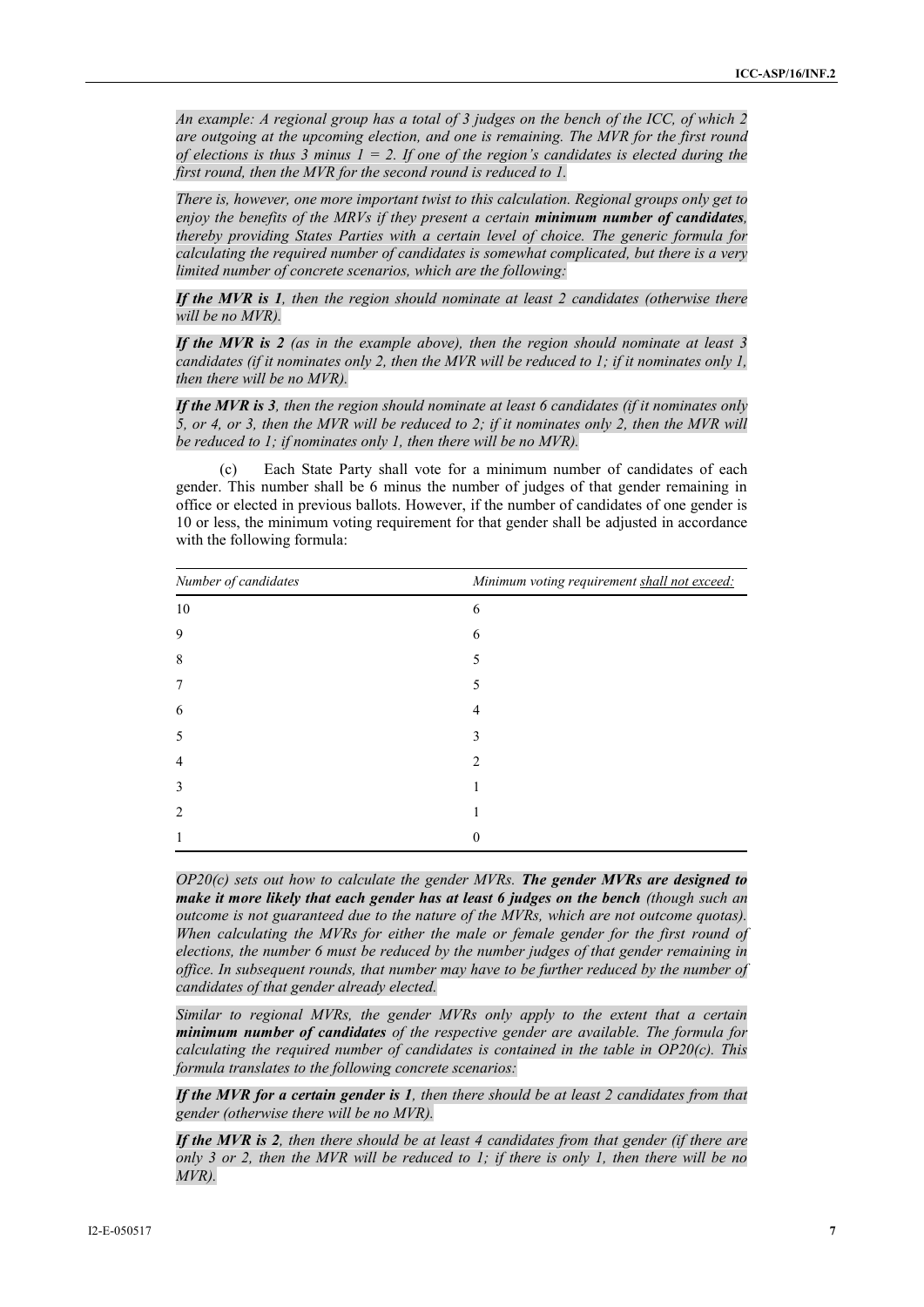*If the MVR is 3, then there should be at least 5 candidates from that gender (if there are only 4, then the MVR will be reduced to 2; if there are only 3 or 2, then the MVR will be reduced to 1; if there is only 1, then there will be no MVR).*

*If the MVR is 4, then there should be at least 6 candidates from that gender (if there are only 5, then the MVR will be reduced to 3; etc. as in previous scenarios).*

*If the MVR is 5, then there should be at least 7 candidates from that gender (if there are only 6, then the MVR will be reduced to 4; if there are only 5, then the MVR will be reduced to 3; etc. as in previous scenarios).*

*If the MVR is 6, then there should be at least 9 candidates from that gender (if there are only 8 or 7, then the MVR will be reduced to 5; if there are only 6, then the MVR will be reduced to 4; if there are only 5, then the MVR will be reduced to 3; etc. as in previous scenarios).*

21. Each minimum voting requirement shall be adjusted until that requirement can no longer be met, whereupon the use of that requirement shall be discontinued. If an adjusted voting requirement can be met individually, but not jointly, the use of all regional and gender voting requirements shall be discontinued. If, following four ballots, there still remain seats to be filled, these minimum voting requirements shall be discontinued. The minimum voting requirements regarding lists A and B shall be applied until they are fulfilled.

*OP21 contains four very important rules for the practical application of the MVRs.*

*(a) Before each round of balloting, each MVR needs to be adjusted, i.e. calculated anew to reflect the results of the previous round (for example the successful election of a candidate of an underrepresented region or gender; or the withdrawal of a candidate that may reduce a certain MVR). A specific MVR that is impossible to fulfil (e.g."vote for at least 1 male candidate", while there are no male candidates left on the ballot paper) will be discontinued. (This also follows from the rules requiring a certain minimum number of candidates for gender and regional MVRs, see paras. 20(b) and (c) above.)*

*(b) The situation may arise where the pool of candidates may make it impossible for States Parties to respect two or more specific MVRs at the same time. For example, with only one seat left in the election, Region X remains under-represented, but also the female gender. Normally, the ballot paper would state "vote for at least 1 candidate from Region X" and also "vote for at least one female candidate". If four candidates remain, with two of them being male candidates from Region X, and two female candidates from other regions, then the two MVRs cannot possibly be respected at the same time. In such a situation, all regional and gender MVRs are discontinued. Such a scenario is rather unlikely to materialize, since the regional and gender MVRs only apply during the first four rounds.*

*(c) The regional and gender MVRs only apply during the first four rounds.*

*(d) The MVRs regarding list A/B apply even after the first rounds – simply until they are fulfilled.*

22. Only ballot papers observing the minimum voting requirements shall be valid. If a State Party fulfils the minimum requirements using less than the maximum number of votes allowed for that ballot, it may abstain from voting for the remaining candidates.

*OP 22 reinforces the point that States Parties must strictly respect the MVRs, otherwise the ballot paper will be declared invalid (OP 20 essentially says the same thing). This does not mean that States Parties must use all of their votes – but they must use as many votes as are necessary to respect the MVRs.*

23.<sup>7</sup> Once regional and gender voting requirements are discontinued and provided that the number of remaining candidates allows the minimum voting requirements regarding lists A and B to be fulfilled, each further ballot shall be restricted to the most successful candidates of the previous ballot. Before each ballot, the candidate (or, in the event of a tie,

<sup>7</sup> As amended by resolution ICC-ASP/14/Res.4, annex II.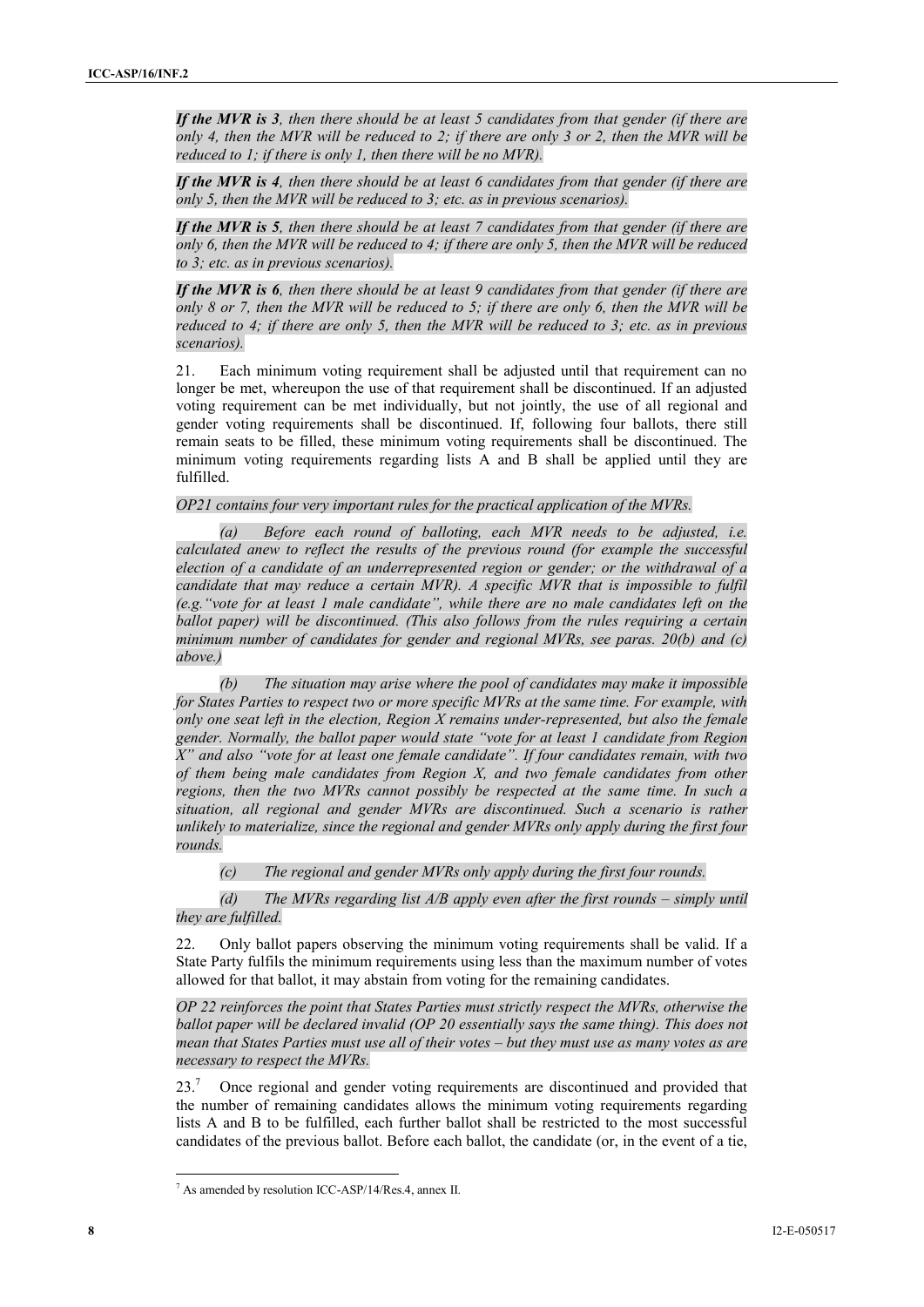the candidates) having obtained the lowest number of votes in the previous ballot shall thus be excluded, provided that the number of candidates remains at least twice the number of seats to be filled.

*OP 23 aims to speed up the process by removing those candidates having obtained the lowest number of votes in the previous round. This cut-off mechanism only kicks in after the fourth round (or earlier if regional and gender MVRs are fulfilled before that). The cut-off mechanism may however not go too far in reducing the pool of candidates: on the one hand, the number of candidates must remain twice the number of seats; on the other hand, the mechanism must not undermine any list A/B MVR that may apply.*

24. The President of the Assembly of States Parties shall be responsible for the election procedure, including the determination, adjustment or discontinuation of the minimum voting requirements.

25. Ballot papers shall be organized in a manner facilitating such an election process. The minimum voting requirements, the adjusted requirements and the discontinuation of any requirements shall be clearly indicated on the ballot papers. Before the day of the election, the President shall distribute to all States Parties copies of the instructions and samples of the ballot papers. On the day of the election, clear instructions and sufficient time shall be given for each ballot. In each ballot, before the voting process is concluded, the President shall repeat the instructions and the minimum requirements to allow each delegation to verify that its vote meets those requirements.

26. The Assembly of States Parties shall review the procedure for the election of judges on the occasion of future elections with a view to making such improvements as may be necessary.

## **C. Judicial vacancies**<sup>8</sup>

27. In the event of a judicial vacancy in accordance with article 37 of the Rome Statute, the procedures for the nomination and election of judges shall apply *mutatis mutandis*, subject to the following provisions:

(a) Within one month of the occurrence of the judicial vacancy, the Bureau of the Assembly of States Parties shall fix the venue and date of the election, which should not be later than 20 weeks after the occurrence of the vacancy unless the Bureau decides otherwise after consulting the Court.

(b) The nomination period shall open 18 weeks before the elections and shall last 6 weeks.

(c) If the judicial vacancy reduces the number of judges from list A to below 9 or the number of judges from list B to below 5, only candidates from the underrepresented list can be nominated.

(d) If at the time of the election a regional or gender minimum voting requirement is not fulfilled, only candidates that can satisfy any of the underrepresented regional minimum voting requirements as well as the underrepresented gender minimum voting requirement can be nominated.

A judge elected to fill a vacancy shall serve for the remainder of the predecessor's term and, if that period is three years or less, shall be eligible for re-election for a full term under article 36 of the Statute.

*OP 27 contains a fast-track procedure to fill judicial vacancies. The main goal of the shorter timelines is to ensure that the unexpected gap on the bench be filled as quickly as possible. But vacancy elections are also used as an opportunity to counter any imbalance that may have been caused by the vacancy, or that may have existed even before the vacancy occurred. To achieve this goal, the affirmative action for underrepresented criteria is applied even more strongly than in regular elections: Only candidates that fulfil all of the underrepresented criteria can be nominated. The candidates must belong to the right list, if*

 $8$  As amended by resolution ICC-ASP/5/Res.5. 9 As amended by resolution ICC-ASP/13/Res.5, annex II.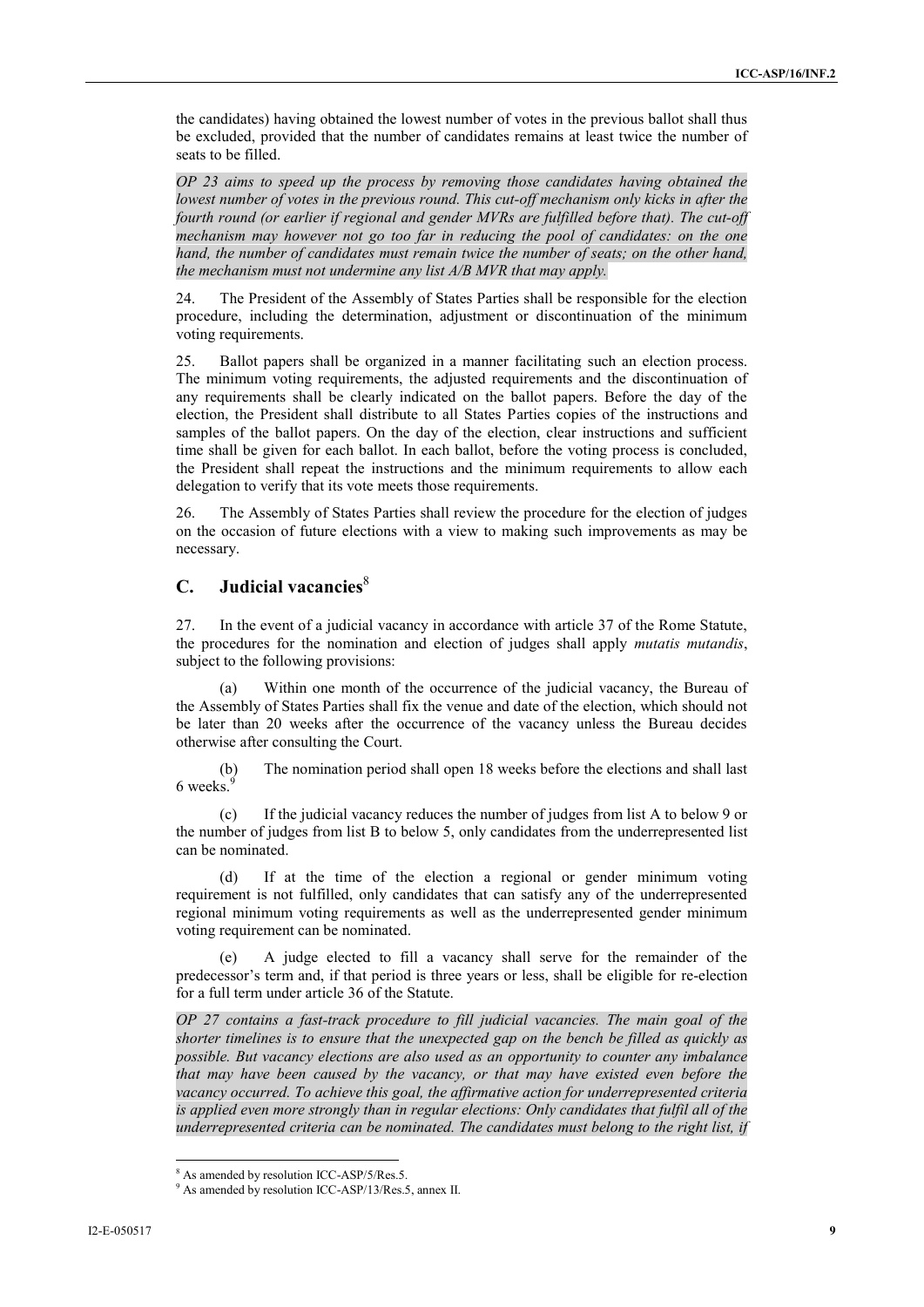*either list A or B becomes underrepresented, and they must belong to one of the underrepresented regions, if any, and they must belong to the underrepresented gender, if any. (It is however unlikely that so many criteria would accumulate in one vacancy election.) In addition, the MVR system applies during for the balloting, as it would during regular elections.*

27 *bis.*<sup>10</sup> A judicial vacancy will be declared in accordance with article 37 of the Rome Statute if an elected judge does not make his or her solemn undertaking in accordance with article 45 of the Rome Statute within six months of his or her election.

27 *ter*.<sup>11</sup> If the judicial vacancy occurs during the intersessional period prior to a regular election of six judges, the election to fill that vacancy shall take place at that same session, unless the Bureau decides otherwise after consulting the Court. If the Bureau decides to hold the vacancy election at that same session, the procedures for the nomination and election of judges shall apply *mutatis mutandis*, subject to the following provisions:

(a) Candidates nominated for the regular election shall also be considered as nominated for the vacancy election, unless the nominating State Party decides otherwise. States Parties may also nominate candidates for the vacancy election only, without restriction to any region, gender or list. No separate nomination period is required for the vacancy election.

(b) The judicial vacancy shall not affect the calculation of the minimum voting requirements for the regular election (paragraphs, 11, 20, 21 and 22).

(c) The election to fill the judicial vacancy shall take place after the regular election of six judges has concluded, and at least one day later to allow the early distribution of instructions and sample ballot papers in accordance with paragraph 25.

(d) Those candidates that have not been elected in the regular elections shall be included on the ballot paper for the vacancy election, unless the nominating State Party decides otherwise, and subject to paragraphs (e) and (f) below.

If after the regular election the number of judges from list A remains below 9 or the number of judges from list B below 5, only candidates from the underrepresented list shall be included on the ballot paper; others shall no longer be considered as nominated.

If after the regular election a regional or gender minimum voting requirement is not fulfilled, only candidates that can satisfy any of the underrepresented regional minimum voting requirements as well as the underrepresented gender minimum voting requirement shall be included on the ballot paper; others shall no longer be considered as nominated.

(g) A judge elected to fill a vacancy shall serve for the remainder of the predecessor's term and, if that period is three years or less, shall be eligible for re-election for a full term under article 36 of the Statute.

*OP 27 ter addresses the situation where a vacancy occurs in proximity to a regularly scheduled election. In this case, OP 27 ter foresees that the vacancy election should take place at the same session as the regular election (but allows the Bureau to decide otherwise). Holding vacancy elections and regular elections at the same Assembly session is an efficient way of going about business, but it raises some questions as to how the two election processes interact. OP 27 ter aims to address these questions comprehensively (and therefore supersedes OP 27).*

*The basic idea is that the Assembly should use synergy effects when confronted with an unexpected vacancy at a time when regular elections are being prepared anyway. The elections cannot, however, simply be merged: This is because the regular election is for 9 year terms, while the vacancy election is for the remainder of the term of the outgoing judge. But the vacancy election should benefit from the fact that there is already a pool of candidates for the regular election – and tap into the same pool.*

<sup>&</sup>lt;sup>10</sup> As amended by resolution ICC-ASP/12/Res.8, annex II. <sup>11</sup> As amended by resolution ICC-ASP/14/Res.4, annex II.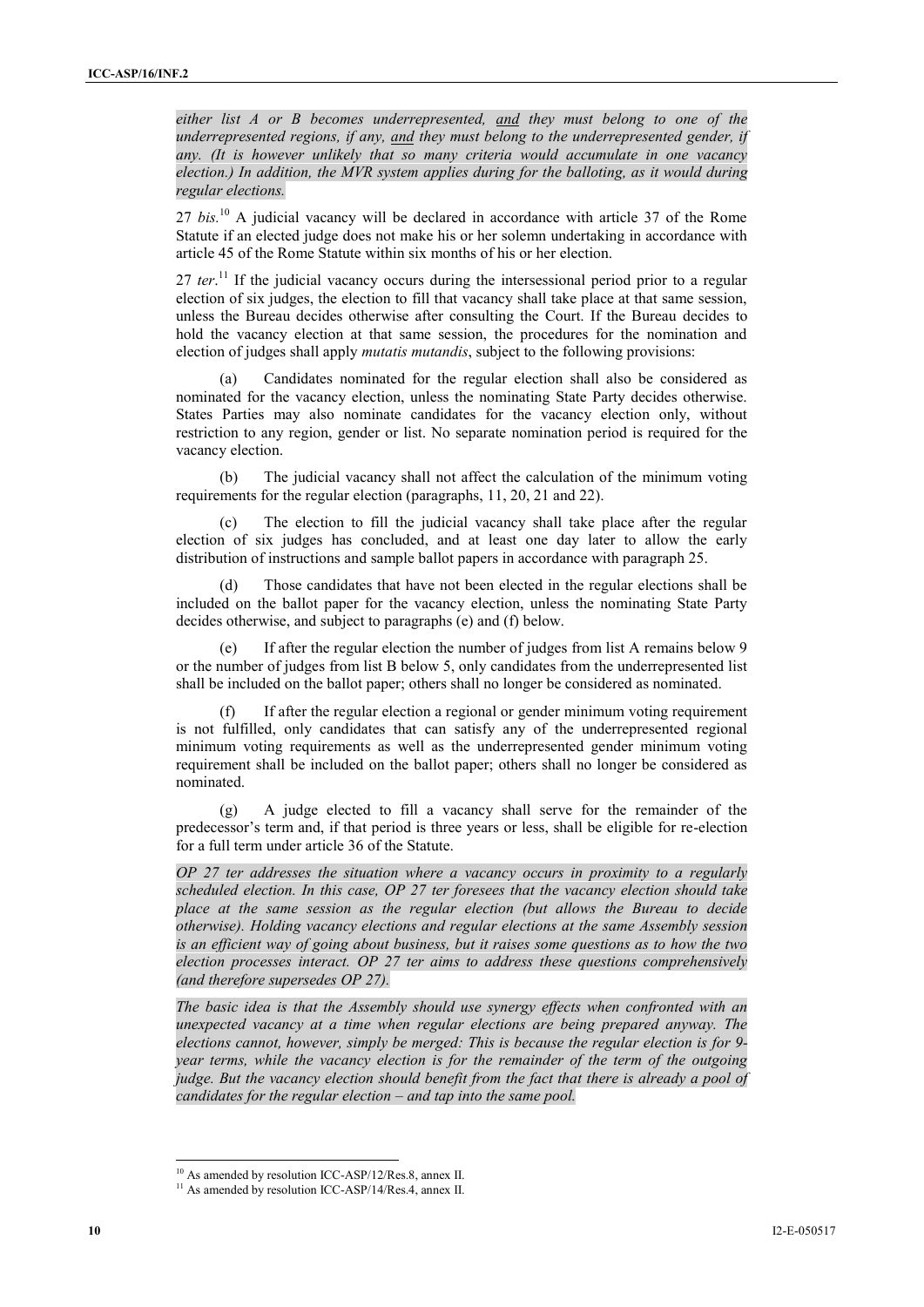*Both elections will be held at the same Assembly session, with the regular election held first. Those candidates that are not elected during the regular election then get a second chance: they will automatically participate in the vacancy election. (Of course, no candidate is forced to figure on the ballot and can at any time declare to opt-out; and conversely, candidates can declare to run for the vacancy election* only *instead of for both elections).*

*An important question is how to a sudden vacancy affects the calculation of MVRs in a regular election process, and vice versa. The solution can best be illustrated by an example:*

*Region X has three judges on the bench, one of whom is approaching the end of the 9-year term and will be replaced at an upcoming regular election. As the nomination period opens for the regular election, Region X therefore has an MVR of 1 (the normal calculation under OP20(b)). One week after the nomination period is opened, one of the two other judges belonging to Region X resigns, with more than 6 years remaining on the term. This vacancy, however, does not change the calculation of the MVR for the regular election, which will proceed with MVR 1 for Region X. At the Assembly, the regular election will be held first. Then there are broadly two possible outcomes:*

*(a) Region X has one of its candidates elected, and thus two in total. In this case, Region X remains underrepresented after the regular election. At the vacancy election the next day, only candidates from Region X will be on the ballot paper. (the same would be true if Region X had none of its candidates elected)*

*(b) Region X has two (or more) of its candidates elected. In this case, Region X would have used the opportunity of the regular election to fix the underrepresentation caused by the vacancy. Consequently, the ballot paper for the vacancy election will not be restricted to candidates from Region X, but will be feature all the candidates who were not elected in the regular election (plus any candidates that may be running for the vacancy election only).*

*In other words, the regular elections will be used as a de facto opportunity to fix any underrepresentation that may exist at the time of the vacancy (without, however, adjusting the MVRs for this purpose). Only if any region, gender or list remains underrepresented after the regular election will the vacancy election be restricted to these criteria. In an ideal scenario, the regular elections would thus address any and all existing underrepresentations, and the vacancy elections would have a larger pool of candidates than usual – namely all the candidates remaining from the regular election, plus any candidates who may have chosen to run for the vacancy only. Those "vacancy only" nominations are not limited to candidates fulfilling underrepresented criteria (as is otherwise the rule under OP27), because at the time of nomination it will not yet be known whether the vacancy elections will be restricted or not (as the outcome of the regular election will not yet be known).*

*To sum up: Op 27 ter clarifies that an unexpected vacancy occurring in the run-up to a regular election will not affect the MVR calculations for the regular elections. The vacancy election should be held right after the regular elections and benefit from the same pool of candidates. Ideally, the regular elections will then address all existing underrepresentations, otherwise the vacancy elections will be restricted to candidates* fulfilling criteria that remain under-represented after the regular election.<sup>1</sup>

*<sup>12</sup> For specifics, see OP27ter (e) and (f), which are modelled after OP27 (c) and (d). See also the Commentary to OP27.*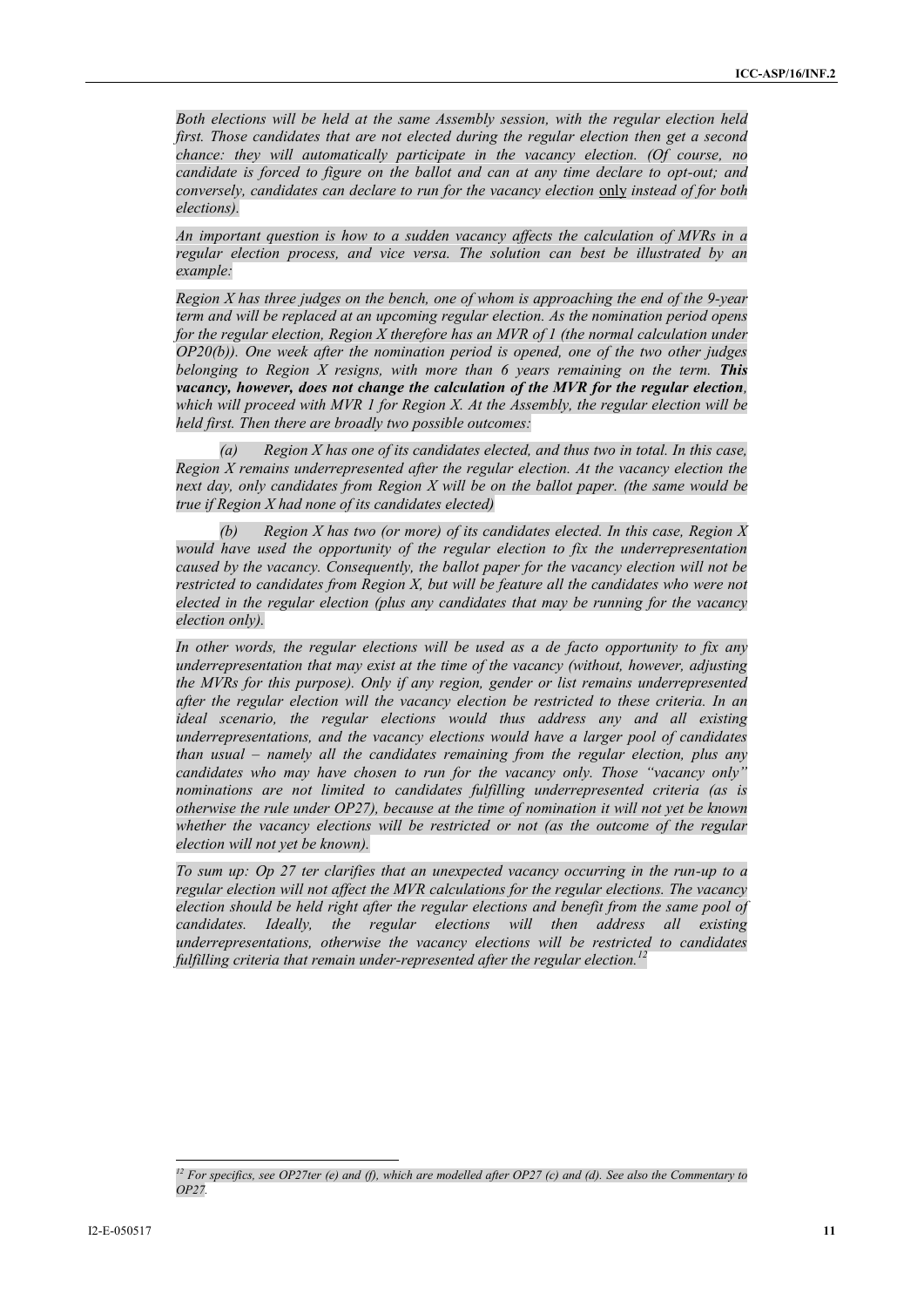# **Appendix I**

# **Illustrative tables of minimum voting requirements**

The following tables are included for illustration purposes only.

#### **Table 1: Minimum voting requirements for list A**

*If the number of judges from list A remaining in … then the minimum voting requirement for office or elected in previous ballots is: list A is:*

| fulfilled      |
|----------------|
|                |
| $\overline{2}$ |
| 3              |
| 4              |
| 5              |
| 6              |
| 7              |
| 8              |
| 9              |
|                |

#### **Table 2: Minimum voting requirements for list B**

| If the number of judges from list $B$ remaining in $\ldots$ then the minimum voting requirement for<br>office or elected in previous ballots is: | $list B$ : |
|--------------------------------------------------------------------------------------------------------------------------------------------------|------------|
| 5 or more                                                                                                                                        | fulfilled  |
|                                                                                                                                                  |            |
|                                                                                                                                                  |            |
|                                                                                                                                                  | 3          |
|                                                                                                                                                  | 4          |
| $\Omega$                                                                                                                                         |            |

#### **Table 3: Regional minimum voting requirements**

*If the number of judges from a given region … then the minimum voting requirement for remaining in office or elected in previous ballots is: that region is:*

| Number of judges in office and candidates elected Number of States Parties from this region<br><i>from one region</i> | compared to the total number of States Parties |
|-----------------------------------------------------------------------------------------------------------------------|------------------------------------------------|
| 3 or more                                                                                                             | fulfilled                                      |
| 2                                                                                                                     |                                                |
|                                                                                                                       |                                                |
| $\theta$                                                                                                              |                                                |

(Further adjustments might be necessary in accordance with para. 20 (b) of the resolution.)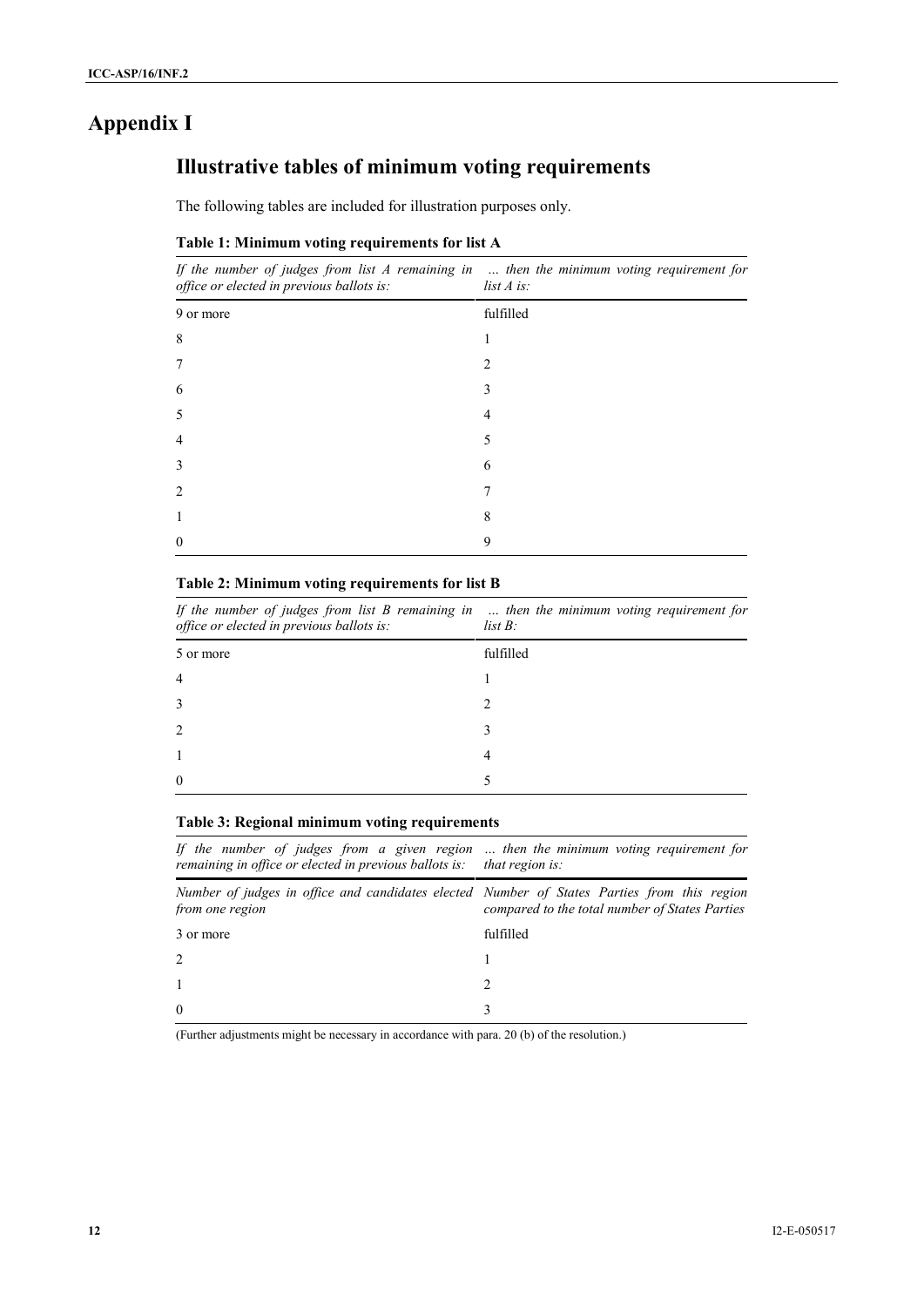| If the number of judges from one gender remaining  then the minimum voting requirement for<br><i>in office or elected in previous ballots is:</i> | that gender is:                                |  |  |
|---------------------------------------------------------------------------------------------------------------------------------------------------|------------------------------------------------|--|--|
| Number of judges in office and candidates elected Number of States Parties from this region<br>from one region                                    | compared to the total number of States Parties |  |  |
| 6 or more                                                                                                                                         | fulfilled                                      |  |  |
|                                                                                                                                                   |                                                |  |  |
|                                                                                                                                                   |                                                |  |  |
|                                                                                                                                                   |                                                |  |  |
|                                                                                                                                                   |                                                |  |  |
|                                                                                                                                                   |                                                |  |  |
| $\Omega$                                                                                                                                          | <sub>t</sub>                                   |  |  |

### **Table 4: Gender minimum voting requirements**

(Further adjustments may be necessary in accordance with para. 20 (c) of the resolution.)